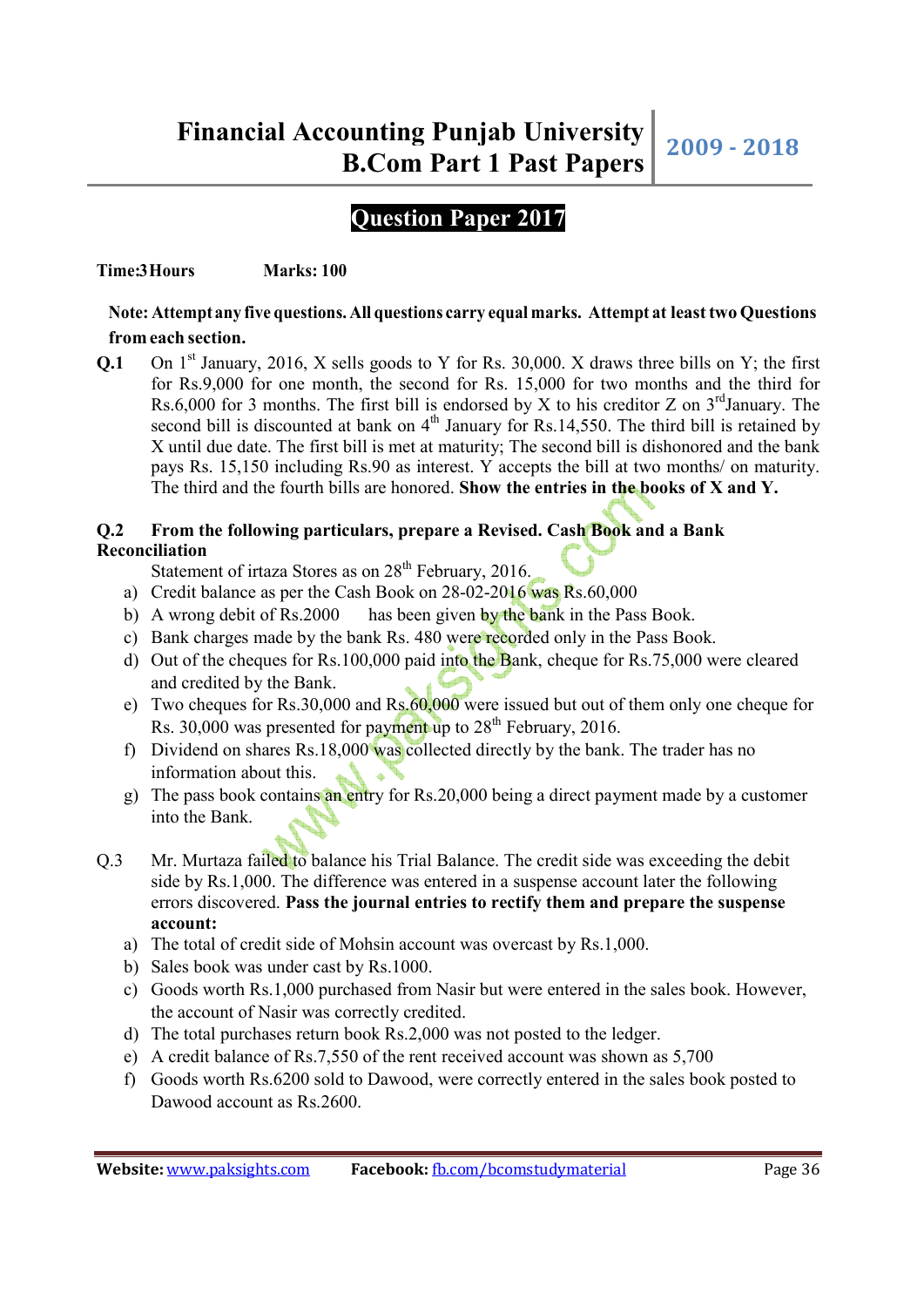**Q.4 Irtaza is not writing his books properly. From the following information prepare a statement showing profit or loss and statement of affairs for the year ending 30th June, 2016.** 

| <b>Particulars</b> | $01-07-2015$ | 30-06-2016 |
|--------------------|--------------|------------|
| Cash in hand       | 900          | 2,800      |
| Debtors            | 22,800       | 21,400     |
| Creditors          | 31,200       | 28,400     |
| Stock              | 33,400       | 37,400     |
| Bills receivable   | 30,500       | 28,800     |
| Bank overdraft     | 40,800       | 39,200     |
| Motor van          | 4,200        | 4,200      |
| Furniture          | 3,400        | 3,400      |

Drawings Rs.4,800; Depreciate furniture at 10%. Write off Rs.800 on motor van Provide Rs.1,000 as bad debts and 5% as reserve on debtors. Provide reserve of Rs.1,600 on bills receivable.

#### **Q.5 The following Trial Balance has been extracted from the books of Mr. Bahzad on 31st March, 2-16. Prepare Trading and Profit and Loss A/c forthe year ending 31st March, 2016 and a Balance Sheet as at that date:**

| ٠<br><b>Particulars</b> | Debit Rs. | <b>Credit Rs.</b> |
|-------------------------|-----------|-------------------|
| Opening stock           | 230,000   |                   |
| Debtors                 | 130,000   |                   |
| Horses and Carts        | 20,000    |                   |
| Purchases               | 600,000   |                   |
| General expense         | 52,000    |                   |
| Discount                | 2,200     |                   |
| Wages                   | 300,000   |                   |
| Salaries                | 80,000    |                   |
| Traveling               | 20,000    |                   |
| Carriage                | 11,000    |                   |
| Insurance               | 6,000     |                   |
| Commission              | 13,000    |                   |
| Rent                    | 20,000    |                   |
| Cash in hand            | 1,000     |                   |
| Cash at bank            | 109,000   |                   |
| Printing charges        | 6,800     |                   |
| Repairs                 | 5,200     |                   |
| Interest on mortgage    | 4,000     |                   |
| <b>Building</b>         | 160,000   |                   |
| Machinery               | 60,000    |                   |
| Capital                 |           | 422,200           |
| <b>Sales</b>            |           | 12,00,000         |
| Mortgage                |           | 124,000           |
| Sundry creditors        |           | 84,000            |
| <b>Total</b>            | 18,30,200 | 18,30,200         |

**Website:** www.paksights.com **Facebook:** fb.com/bcomstudymaterial Page 37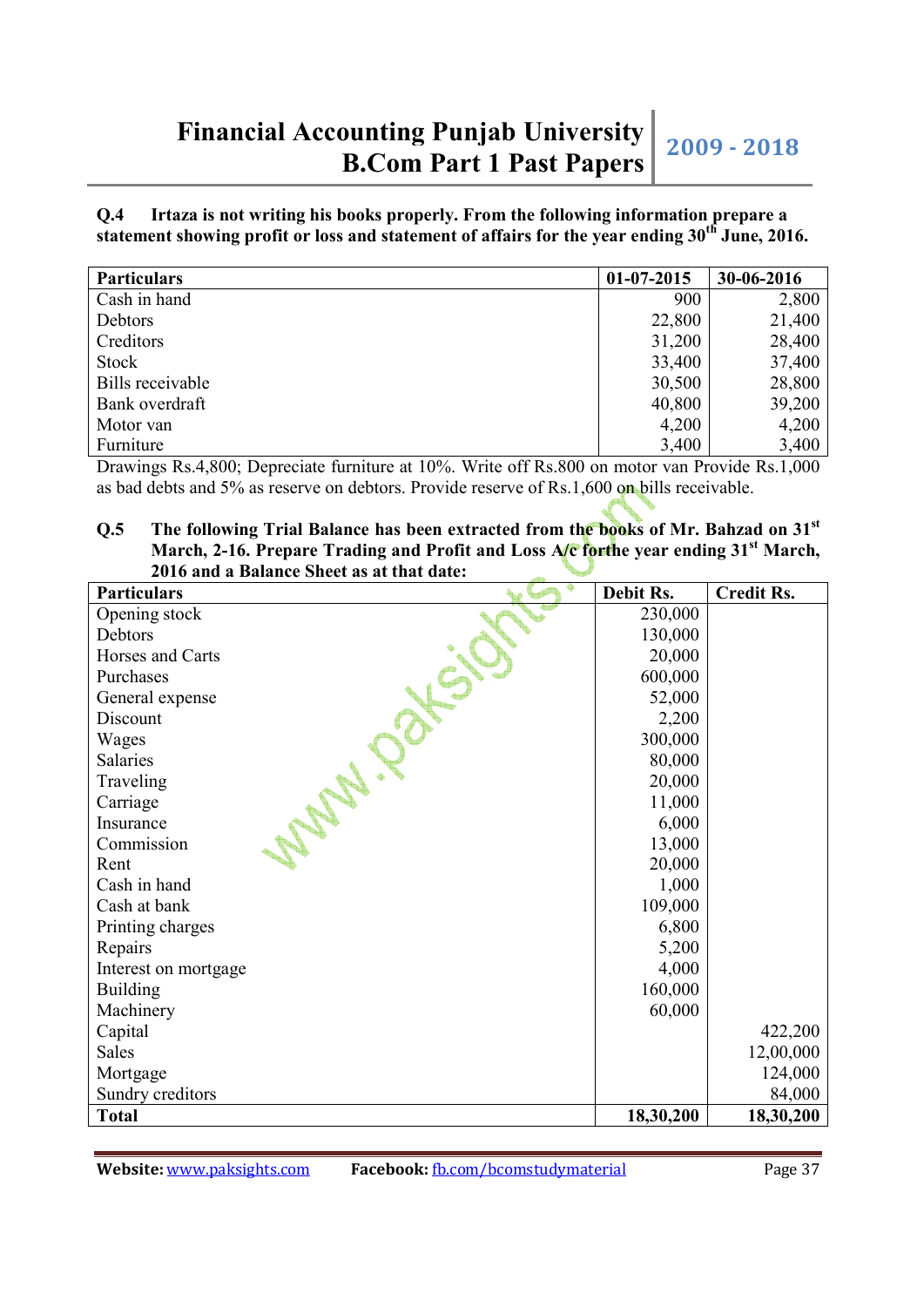#### **The following adjustments are required:**

- (1) Rent payable Rs.1,200.
- (2) Insurance prepaid Rs.800.
- (3) Reserve for discount 2.5% both on debtors and creditors.
- (4) Depreciate building 2.5%, Machinery 5% and Horses and Carts at 7.5%.
- (5) Stock on  $31<sup>st</sup>$  March, 2016 Rs.240,000.
- **Q.6** A firm purchased a second-hand truck for  $Ts.50,000$  on  $1<sup>st</sup>$  January, 2012 and spent Rs.20,000 on its overhauling. Depreciation is written off 10% p.a. on the reducing balance. On 30th June, 2015 the truck was sold for Rs.30,000 being unsuitable. **Prepare the Truck Account from 2012 to 2015 assuming that accounts are closed on 31st December every year.**
- **Q.7 Below is given the receipts and payments account of Sultan Baig Club of Faisalabad, Prepare Income and expenditure account as on 31st December 2016 and a balance sheet as on that date, from it and subjoined information.**

|                        | Rs.   |                    | Rs.   |
|------------------------|-------|--------------------|-------|
| <b>Balance b/d</b>     | 2,476 | General expenses   | 1,084 |
| Annual subscription    | 3,260 | <b>Salaries</b>    | 1,100 |
| Life membership fees   | 500   | <b>Furniture</b>   | 1,600 |
| <b>Entrance</b> fees   | 400   | Rent               | 1,120 |
| Miscellaneous receipts | 466   | Printing           | 250   |
| Interest               | 80    | Repairs            | 300   |
|                        |       | <b>Balance c/d</b> | 1,728 |
|                        | 7,182 |                    | 7,182 |

On 31<sup>st</sup> Decembers, 2016 the annual subscription in arrears amounted to Rs.700. Rs.200 is to be written off as depreciation on furniture

 $\mathbb{R}$ 

| Q.8 | Abdur Raqeeb and Abdul Wahab are partners sharing profits in the ratio 3:2. Their |  |
|-----|-----------------------------------------------------------------------------------|--|
|     | balance sheet stood as under on 31-12-2016.                                       |  |

| <b>References</b> | Amount | <b>References</b>       | <b>Amount</b> |
|-------------------|--------|-------------------------|---------------|
|                   | Rs.    |                         | Rs.           |
| Cash              | 2,000  | Creditors               | 38,500        |
| Stock             | 15,000 | Outstanding liabilities | 4,000         |
| Prepaid insurance | 1,500  | Capital:                |               |
| Debtors           |        | Abdur Reqeeb: 29,000    |               |
| 9,400             |        |                         |               |
| Less: Provision   |        | Abdul Wahab: 15,000     | 44,000        |
| 400               | 9,000  |                         |               |
| Machinery         | 19,000 |                         |               |
| <b>Buildings</b>  | 35,000 |                         |               |
| Furniture         | 5,000  |                         |               |
|                   | 86,500 |                         | 86,500        |